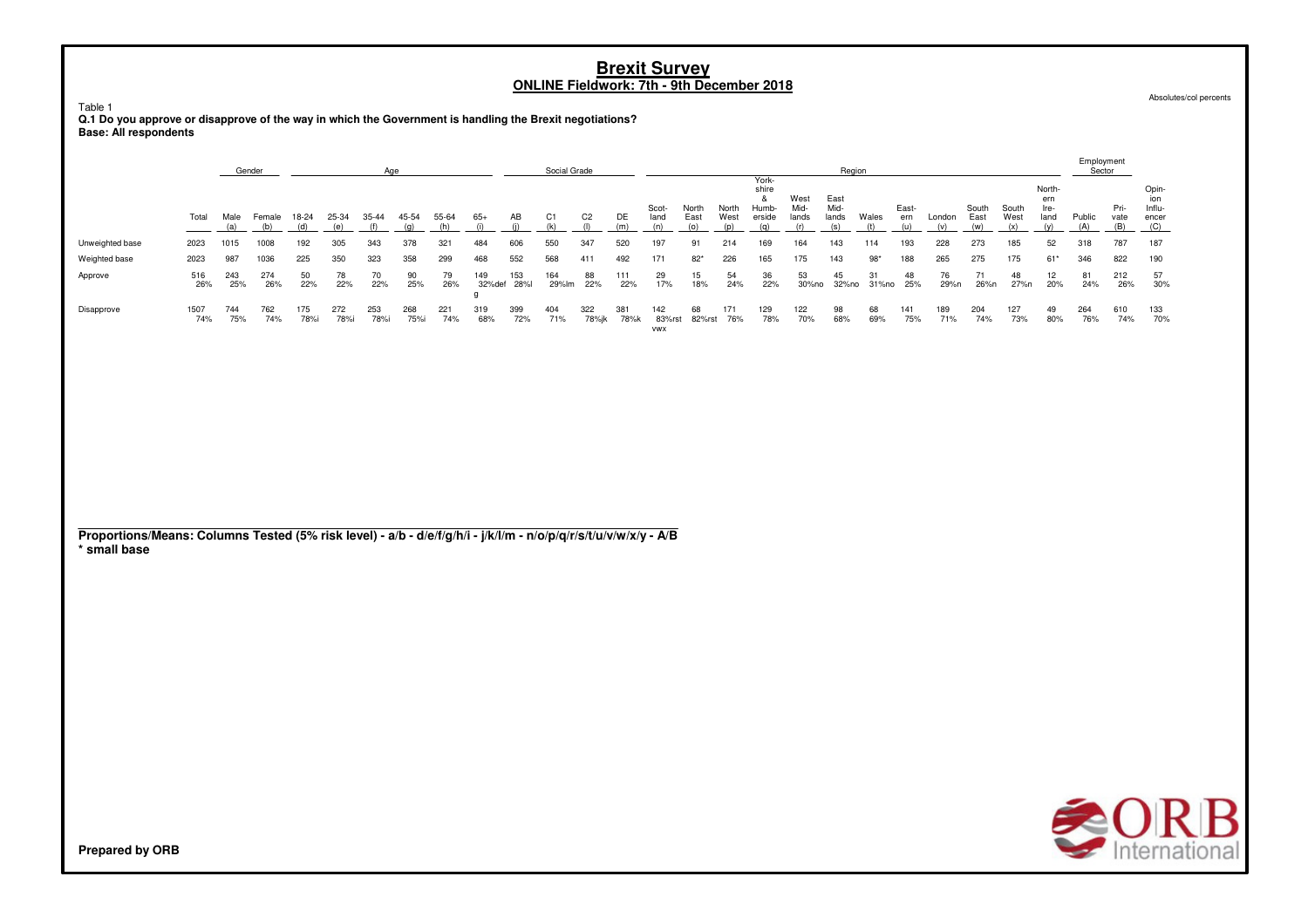Absolutes/col percents

#### Table 2 **Q.2 How stongly do you agree or disagree with the following statements? Base: All respondents**

**Summary**

|                                      |     |                                                                                                             | Statements                                                |                                                                           |                                                                                                                          |
|--------------------------------------|-----|-------------------------------------------------------------------------------------------------------------|-----------------------------------------------------------|---------------------------------------------------------------------------|--------------------------------------------------------------------------------------------------------------------------|
|                                      |     | I think the Prime<br>Minister has got<br>the right deal for<br>Britain in the<br><b>Brexit negotiations</b> | Britain will be<br>economically better<br>off post Brexit | Post Brexit. I<br>think I personally<br>will be financially<br>better off | Having greater<br>control over<br>immigration is more<br>important than<br>having access to<br>free trade with the<br>EU |
| Unweighted base                      |     | 2023                                                                                                        | 2023                                                      | 2023                                                                      | 2023                                                                                                                     |
| Weighted base                        |     | 2023                                                                                                        | 2023                                                      | 2023                                                                      | 2023                                                                                                                     |
| NET: Agree                           |     | 418<br>21%                                                                                                  | 691<br>34%                                                | 426<br>21%                                                                | 785<br>39%                                                                                                               |
| Strongly agree                       | (4) | 68<br>3%                                                                                                    | 211<br>10%                                                | 92<br>5%                                                                  | 309<br>15%                                                                                                               |
| Agree                                | (3) | 350<br>17%                                                                                                  | 481<br>24%                                                | 334<br>16%                                                                | 476<br>24%                                                                                                               |
| Disagree                             | (2) | 534<br>26%                                                                                                  | 365<br>18%                                                | 528<br>26%                                                                | 502<br>25%                                                                                                               |
| Strongly disagree                    | (1) | 670<br>33%                                                                                                  | 535<br>26%                                                | 452<br>22%                                                                | 442<br>22%                                                                                                               |
| NET: Disagree                        |     | 1204<br>59%                                                                                                 | 900<br>44%                                                | 980<br>48%                                                                | 944<br>47%                                                                                                               |
| Don't know                           |     | 401<br>20%                                                                                                  | 432<br>21%                                                | 617<br>30%                                                                | 294<br>15%                                                                                                               |
| Mean                                 |     | 1.89                                                                                                        | 2.23                                                      | 2.05                                                                      | 2.38                                                                                                                     |
| Standard deviation<br>Standard error |     | 0.89<br>0.02                                                                                                | 1.06<br>0.03                                              | 0.91<br>0.02                                                              | 1.05<br>0.03                                                                                                             |

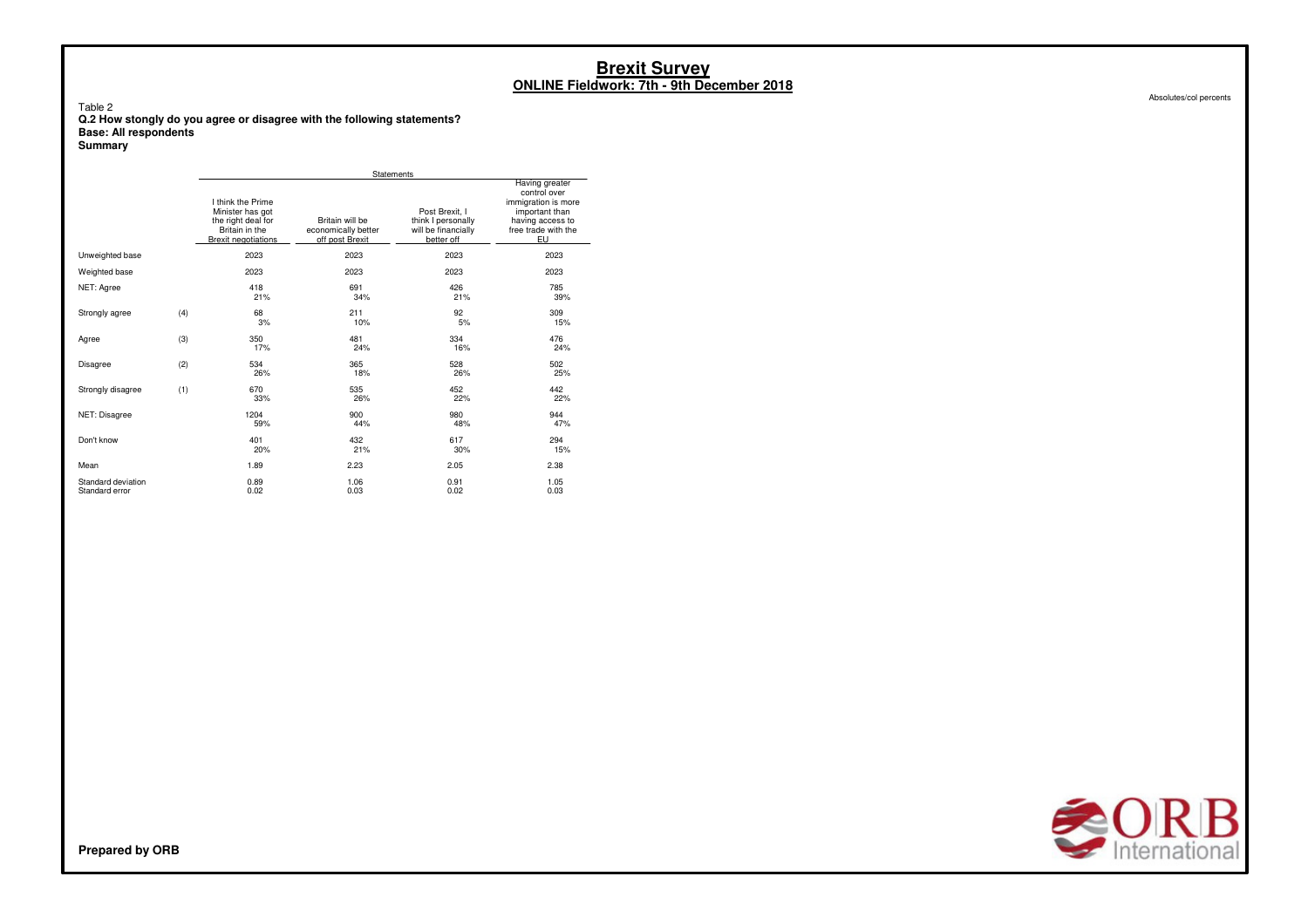Table 3 **Q.2 How stongly do you agree or disagree with the following statements?**

**Base: All respondents**

**I think the Prime Minister has got the right deal for Britain in the Brexit negotiations**

|                                                                                                                                 |     |              | Gender<br>Age |               |              |               |                      |              |              |                    |              | Social Grade          |                       |              |                         |                      |                      |                                               |                              | Region                       |              |                     |               |                         |                      |                                      | Employment<br>Sector |                     |                                        |
|---------------------------------------------------------------------------------------------------------------------------------|-----|--------------|---------------|---------------|--------------|---------------|----------------------|--------------|--------------|--------------------|--------------|-----------------------|-----------------------|--------------|-------------------------|----------------------|----------------------|-----------------------------------------------|------------------------------|------------------------------|--------------|---------------------|---------------|-------------------------|----------------------|--------------------------------------|----------------------|---------------------|----------------------------------------|
|                                                                                                                                 |     | Total        | Male<br>(a)   | Female<br>(b) | 18-24<br>(d) | 25-34<br>(e)  | 35-44<br>(f)         | 45-54<br>(g) | 55-64<br>(h) | $65+$<br>(i)       | AB<br>(i)    | C <sub>1</sub><br>(k) | C <sub>2</sub><br>(1) | DE<br>(m)    | Scot-<br>land<br>(n)    | North<br>East<br>(o) | North<br>West<br>(p) | York-<br>shire<br>&<br>Humb-<br>erside<br>(q) | West<br>Mid-<br>lands<br>(r) | East<br>Mid-<br>lands<br>(s) | Wales<br>(t) | East-<br>ern<br>(u) | London<br>(v) | South<br>East<br>(w)    | South<br>West<br>(x) | North-<br>ern<br>Ire-<br>land<br>(y) | Public<br>(A)        | Pri-<br>vate<br>(B) | Opin-<br>ion<br>Influ-<br>encer<br>(C) |
| Unweighted base                                                                                                                 |     | 2023         | 1015          | 1008          | 192          | 305           | 343                  | 378          | 321          | 484                | 606          | 550                   | 347                   | 520          | 197                     | 91                   | 214                  | 169                                           | 164                          | 143                          | 114          | 193                 | 228           | 273                     | 185                  | 52                                   | 318                  | 787                 | 187                                    |
| Weighted base                                                                                                                   |     | 2023         | 987           | 1036          | 225          | 350           | 323                  | 358          | 299          | 468                | 552          | 568                   | 411                   | 492          | 171                     | $82*$                | 226                  | 165                                           | 175                          | 143                          | $98*$        | 188                 | 265           | 275                     | 175                  | $61*$                                | 346                  | 822                 | 190                                    |
| NET: Agree                                                                                                                      |     | 418<br>21%   | 207<br>21%    | 212<br>20%    | 35<br>15%    | 64<br>18%     | 42<br>13%            | 72<br>20%f   | 70<br>23% df | 136<br>29%def<br>a | 120<br>22%l  | 132<br><b>23%</b>     | 64<br>16%             | 103<br>21%   | 23<br>13%               | 15<br>19%            | 48<br>21%            | 31<br>19%                                     | 41<br>24%n                   | 32<br>23%n                   | 24<br>24%n   | 42<br>22%n          | 61<br>23%n    | 56<br>20%               | 36<br>20%            | 9<br>15%                             | 65<br>19%            | 156<br>19%          | 56<br>29%                              |
| Strongly agree                                                                                                                  | (4) | 68<br>3%     | 38<br>4%      | 30<br>3%      | 5<br>2%      | 16<br>5%      | $\overline{7}$<br>2% | 10<br>3%     | 12<br>4%     | 19<br>4%           | 20<br>4%     | 21<br>4%              | 9<br>2%               | 19<br>4%     | 6<br>3%                 | $\overline{4}$<br>4% | $\overline{7}$<br>3% | 3<br>2%                                       | $\overline{7}$<br>4%         | $\overline{4}$<br>3%         | 8            | 6<br>8%pqwx 3%      | 13<br>5%w     | $\overline{4}$<br>$1\%$ | 5<br>3%              | $\overline{2}$<br>4%                 | 14<br>4%             | 27<br>3%            | 14<br>7%                               |
| Agree                                                                                                                           | (3) | 350<br>17%   | 169<br>17%    | 181<br>17%    | 30<br>13%    | 48<br>14%     | 36<br>11%            | 62<br>17%f   | 58<br>19%f   | 117<br>25%def<br>g | 99<br>18%    | 110<br><b>19%</b>     | 55<br>13%             | 85<br>17%    | 17<br>10%               | 12<br>14%            | 41<br>18%n           | 28<br>17%                                     | 34<br>19%n                   | 28<br>20%n                   | 16<br>16%    | 36<br>19%n          | 48<br>18%n    | 52<br>19%n              | 31<br>18%            | $\overline{7}$<br>12%                | 52<br>15%            | 128<br>16%          | 42<br>22%                              |
| Disagree                                                                                                                        | (2) | 534<br>26%   | 252<br>26%    | 281<br>27%    | 69<br>31%    | 88<br>25%     | 96<br>30%            | 92<br>26%    | 78<br>26%    | 110<br>24%         | 152<br>28%   | 142<br>25%            | 115<br>28%            | 124<br>25%   | 44<br>26%               | 20<br>24%            | 58<br>26%            | 45<br>27%                                     | 46<br>26%                    | 39<br>27%                    | 22<br>23%    | 45<br>24%           | 71<br>27%     | 77<br>28%               | 44<br>25%            | 22<br>37%                            | 93<br>27%            | 211<br>26%          | 35<br>18%                              |
| Strongly disagree                                                                                                               | (1) | 670<br>33%   | 398<br>40%b   | 271<br>26%    | 74<br>33%    | 98<br>28%     | 108<br>33%           | 129<br>36%е  | 114<br>38%е  | 147<br>31%         | 199<br>36%l  | 194<br>34%            | 121<br>29%            | 156<br>32%   | 81<br>47%pqr<br>stuvwx  | 31<br>37%            | 83<br>37%            | 58<br>35%                                     | 47<br>27%                    | 39<br>27%                    | 29<br>30%    | 53<br>28%           | 82<br>31%     | 92<br>33%               | 62<br>36%            | 13<br>22%                            | 109<br>31%           | 289<br>35%          | 76<br>40%                              |
| NET: Disagree                                                                                                                   |     | 1204<br>59%  | 651<br>66%b   | 553<br>53%    | 143<br>64%e  | 186<br>53%    | 205<br>63%ei         | 221<br>62%e  | 192<br>64%ei | 257<br>55%         | 351<br>64%m  | 337<br>59%            | 236<br>57%            | 280<br>57%   | 124<br>73%pqr<br>stuvwx | 50<br>61%            | 141<br>63%u          | 103<br>63%                                    | 93<br>53%                    | 78<br>55%                    | 51<br>52%    | 98<br>52%           | 154<br>58%    | 169<br>61%              | 107<br>61%           | 36<br>59%                            | 202<br>58%           | 500<br>61%          | 110<br>58%                             |
| Don't know                                                                                                                      |     | 401<br>20%   | 130<br>13%    | 272<br>26%a   | 47<br>21%h   | 100<br>29%ghi | 77<br>24%hi          | 65<br>18%    | 38<br>13%    | 75<br>16%          | 82<br>15%    | 100<br>18%            | 111<br>27%jk          | 108<br>22%j  | 23<br>14%               | 17<br>20%            | 36<br>16%            | 31<br>19%                                     | 41<br>23%n                   | 33<br>23%n                   | 23<br>23%n   | 48<br>26%np         | 50<br>19%     | 51<br>18%               | 32<br>19%            | 16<br>26%n                           | 78<br>23%            | 166<br>20%          | 24<br>13%                              |
| Mean                                                                                                                            |     | 1.89         | 1.82          | 1.96a         | 1.80         | 1.93f         | 1.76                 | 1.84         | 1.88         | 2.02df<br>q        | 1.87         | 1.91                  | 1.84                  | 1.91         | 1.65                    | 1.82                 | 1.85n                | 1.82                                          | 2.01n                        | 1.98n                        | 2.04n        | 1.97n               | 1.96n         | 1.86n                   | 1.85                 | 1.96n                                | 1.89                 | 1.84                | 1.96                                   |
| Standard deviation<br>Standard error                                                                                            |     | 0.89<br>0.02 | 0.90<br>0.03  | 0.87<br>0.03  | 0.81<br>0.06 | 0.92<br>0.06  | 0.80<br>0.05         | 0.88<br>0.05 | 0.91<br>0.05 | 0.93<br>0.05       | 0.89<br>0.04 | 0.91<br>0.04          | 0.82<br>0.05          | 0.90<br>0.04 | 0.83<br>0.06            | 0.92<br>0.11         | 0.88<br>0.07         | 0.84<br>0.07                                  | 0.91<br>0.08                 | 0.88<br>0.08                 | 1.02<br>0.11 | 0.91<br>0.08        | 0.92<br>0.07  | 0.83<br>0.06            | 0.88<br>0.07         | 0.81<br>0.13                         | 0.89<br>0.06         | 0.88<br>0.04        | 1.02<br>0.08                           |
| Proportions/Means: Columns Tested (5% risk level) - a/b - d/e/f/g/h/i - j/k/l/m - n/o/p/q/r/s/t/u/v/w/x/y - A/B<br>* small base |     |              |               |               |              |               |                      |              |              |                    |              |                       |                       |              |                         |                      |                      |                                               |                              |                              |              |                     |               |                         |                      |                                      |                      |                     |                                        |
| <b>Prepared by ORB</b>                                                                                                          |     |              |               |               |              |               |                      |              |              |                    |              |                       |                       |              |                         |                      |                      |                                               |                              |                              |              |                     |               |                         |                      |                                      |                      |                     | <b>SORB</b>                            |

Absolutes/col percents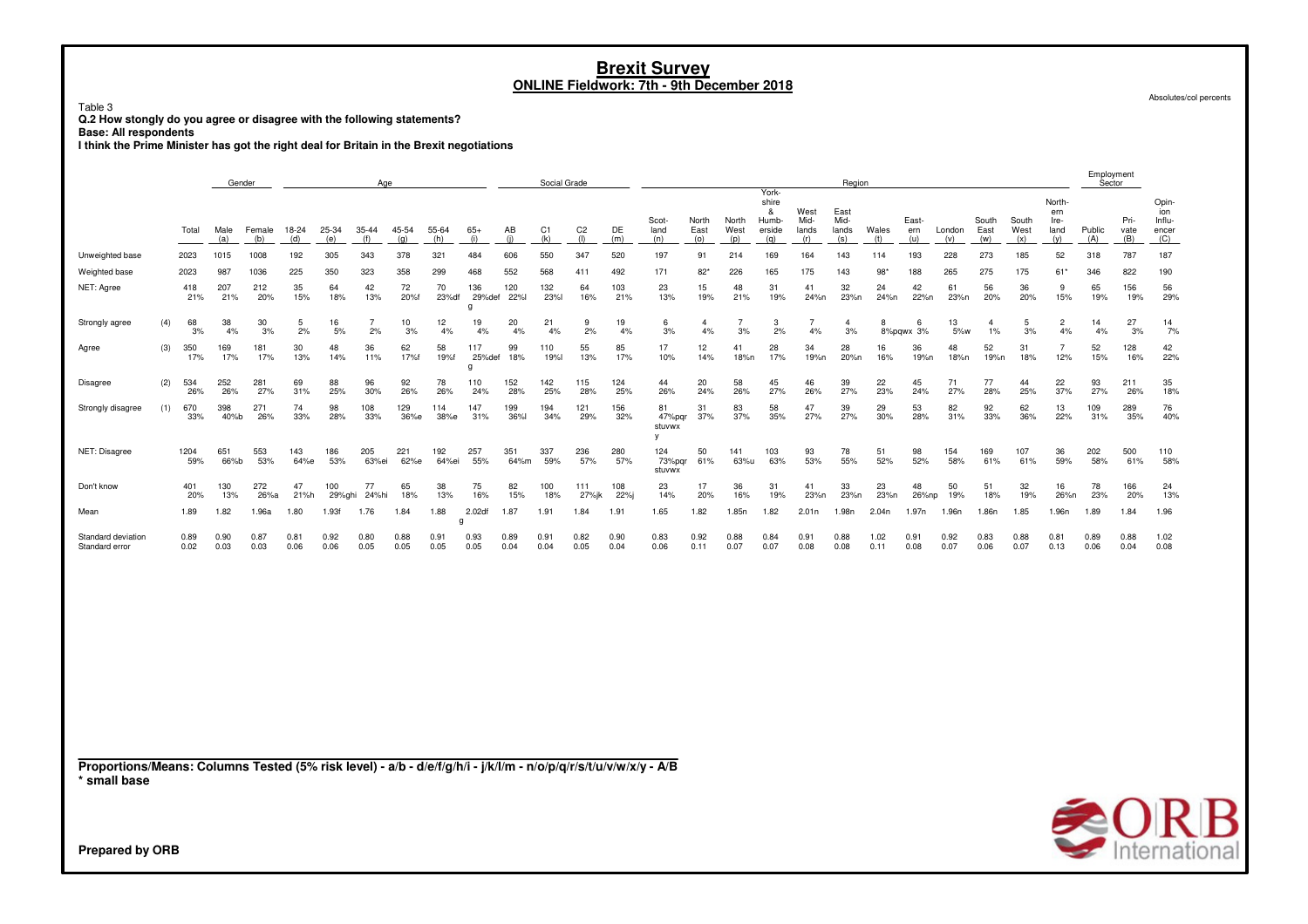Table 4 **Q.2 How stongly do you agree or disagree with the following statements?**

**Base: All respondents**

**Britain will be economically better off post Brexit**

|                                                                                                                 |     |              | Gender       |               |              |                     |              | Age          |                    |                    |               | Social Grade          |                       |              |                      |                      |                      |                                               |                              | Region                       |                    |                     |                       |                      |                      |                                      | Sector        |                     |                                        |
|-----------------------------------------------------------------------------------------------------------------|-----|--------------|--------------|---------------|--------------|---------------------|--------------|--------------|--------------------|--------------------|---------------|-----------------------|-----------------------|--------------|----------------------|----------------------|----------------------|-----------------------------------------------|------------------------------|------------------------------|--------------------|---------------------|-----------------------|----------------------|----------------------|--------------------------------------|---------------|---------------------|----------------------------------------|
|                                                                                                                 |     | Total        | Male<br>(a)  | Female<br>(b) | 18-24<br>(d) | 25-34<br>(e)        | 35-44<br>(f) | 45-54<br>(g) | 55-64<br>(h)       | $65+$<br>(i)       | AB<br>(i)     | C <sub>1</sub><br>(k) | C <sub>2</sub><br>(1) | DE<br>(m)    | Scot-<br>land<br>(n) | North<br>East<br>(o) | North<br>West<br>(p) | York-<br>shire<br>&<br>Humb-<br>erside<br>(q) | West<br>Mid-<br>lands<br>(r) | East<br>Mid-<br>lands<br>(s) | Wales<br>(t)       | East-<br>ern<br>(u) | London<br>(v)         | South<br>East<br>(w) | South<br>West<br>(x) | North-<br>ern<br>Ire-<br>land<br>(y) | Public<br>(A) | Pri-<br>vate<br>(B) | Opin-<br>ion<br>Influ-<br>encer<br>(C) |
| Unweighted base                                                                                                 |     | 2023         | 1015         | 1008          | 192          | 305                 | 343          | 378          | 321                | 484                | 606           | 550                   | 347                   | 520          | 197                  | 91                   | 214                  | 169                                           | 164                          | 143                          | 114                | 193                 | 228                   | 273                  | 185                  | 52                                   | 318           | 787                 | 187                                    |
| Weighted base                                                                                                   |     | 2023         | 987          | 1036          | 225          | 350                 | 323          | 358          | 299                | 468                | 552           | 568                   | 411                   | 492          | 171                  | $82*$                | 226                  | 165                                           | 175                          | 143                          | 98                 | 188                 | 265                   | 275                  | 175                  | 61*                                  | 346           | 822                 | 190                                    |
| NET: Agree                                                                                                      |     | 691<br>34%   | 362<br>37%b  | 329<br>32%    | 46<br>20%    | 88<br>25%           | 82<br>25%    | 113<br>32%d  | 130<br>44%def<br>q | 233<br>50%def<br>g | 163<br>30%    | 190<br>33%            | 153<br>37%j           | 185<br>38%j  | 40<br>24%            | 28<br>34%y           | 77<br>34%ny          | 53<br>32%                                     | 65<br>37%ny                  | 60<br>42%ny                  | 33<br>$34\%$ y     | 70<br>37%ny         | 86<br>32%y            | 100<br>36%ny         | 68<br>39%ny          | 11<br>18%                            | 88<br>26%     | 263<br>32%A         | 71<br>38%                              |
| Strongly agree                                                                                                  | (4) | 211<br>10%   | 123<br>12%b  | 88<br>8%      | 14<br>6%     | 35<br>10%f          | 17<br>5%     | 34<br>10%f   | 39<br>13%df        | 71<br>15%defg      | 47<br>9%      | 58<br>10%             | 48<br>12%             | 57<br>12%    | $\overline{7}$<br>4% | 11<br>14%n           | 20<br>9%             | 19<br>11%n                                    | 18<br>11%n                   | 18<br>12%n                   | 10<br>10%n         | 14<br>7%            | 34<br>13%n            | 33<br>12%n           | 22<br>12%n           | 5<br>9%                              | 22<br>6%      | 85<br>10%           | 29<br>16%                              |
| Agree                                                                                                           | (3) | 481<br>24%   | 239<br>24%   | 241<br>23%    | 31<br>14%    | 53<br>15%           | 65<br>20%    | 79<br>22%de  | 91<br>30%def<br>q  | 162<br>35%def<br>a | 115<br>21%    | 132<br>23%            | 104<br>25%            | 128<br>26%   | 34<br>20%            | 17<br>20%            | 57<br>25%y           | 35<br>21%                                     | 47<br>27%y                   | 42<br>30%nvy                 | 23<br>24%y         | 56<br>30%nvy        | 51<br>19%             | 67<br>24%y           | 46<br>27%y           | 5<br>9%                              | 66<br>19%     | 178<br>22%          | 42<br>22%                              |
| Disagree                                                                                                        | (2) | 365<br>18%   | 159<br>16%   | 206<br>20%a   | 49<br>22%h   | 63<br>18%           | 72<br>22%hi  | 66<br>18%    | 42<br>14%          | 74<br>16%          | 110<br>20%    | 113<br>20%            | 67<br>16%             | 75<br>15%    | 27<br>16%            | 14<br>17%            | 42<br>19%            | 32<br>19%                                     | 39<br>22%                    | 21<br>14%                    | 22<br>23%          | 29<br>15%           | 50<br>19%             | 41<br>15%            | 29<br>16%            | 20<br>33%nps<br>uvwx                 | 70<br>20%     | 142<br>17%          | 25<br>13%                              |
| Strongly disagree                                                                                               | (1) | 535<br>26%   | 301<br>30%b  | 234<br>23%    | 82<br>36%hi  | 106<br>30%i         | 99<br>30%hi  | 104<br>29%i  | 69<br>23%i         | 75<br>16%          | 197           | 155<br>36%klm 27%l    | 74<br>18%             | 109<br>22%   | 62<br>37%grs<br>tuwx | 23<br>28%rs          | 64<br>28%rs          | 42<br>25%r                                    | 24<br>14%                    | 24<br>17%                    | 19<br>19%          | 47<br>25%r          | 97<br>36%grs<br>tuwx  | 73<br>27%rs          | 41<br>24%r           | 19<br>$31\%$ rs                      | 105<br>30%    | 248<br>30%          | 70<br>37%                              |
| NET: Disagree                                                                                                   |     | 900<br>44%   | 460<br>47%   | 440<br>42%    | 131          | 169<br>58%egh 48%hi | 170<br>53%hi | 169<br>47%hi | 111<br>37%         | 149<br>32%         | 307<br>56%klm | 267<br>47%lm          | 141<br>34%            | 184<br>38%   | 90<br>53%rsu<br>WX   | 38<br>46%s           | 106<br>47%rs         | 73<br>44%s                                    | 63<br>36%                    | 45<br>31%                    | 41<br>42%          | 76<br>40%           | 146<br>55%grs<br>tuwx | 114<br>42%s          | 70<br>40%            | 39<br>64%pqr<br>stuwx                | 175<br>51%    | 390<br>47%          | 95<br>50%                              |
| Don't know                                                                                                      |     | 432<br>21%   | 165<br>17%   | 267<br>26%a   | 48<br>21%    | 93<br>27%hi         | 72<br>22%    | 75<br>21%    | 58<br>19%          | 86<br>18%          | 82<br>15%     | 111<br>19%            | 117<br>29%jk          | 122<br>25%jk | 41<br>24%v           | 17<br>20%            | 43<br>19%            | 38<br>23%v                                    | 47<br>27%v                   | 39<br>27%v                   | 24<br>24%v         | 42<br>22%v          | 33<br>12%             | 61<br>22%v           | 37<br>21%v           | 11<br>19%                            | 83<br>24%     | 169<br>21%          | 23<br>12%                              |
| Mean                                                                                                            |     | 2.23         | 2.22         | 2.24          | 1.88         | 2.07                | 2.00         | 2.15d        | 2.42de<br>fg       | 2.60de<br>fgh      | 2.03          | 2.20i                 | 2.43jk                | 2.36jk       | 1.88                 | 2.24n                | 2.18n                | 2.24n                                         | 2.47np<br>vy                 | 2.51np<br>vy                 | 2.33n <sub>V</sub> | 2.25n               | 2.10                  | 2.28n                | 2.35nv               | 1.95                                 | 2.02          | 2.15                | 2.19                                   |
| Standard deviation<br>Standard error                                                                            |     | 1.06<br>0.03 | 1.10<br>0.04 | 1.01<br>0.04  | 0.98<br>0.08 | 1.08<br>0.07        | 0.96<br>0.06 | 1.05<br>0.06 | 1.07<br>0.07       | 1.00<br>0.05       | 1.04<br>0.05  | 1.05<br>0.05          | 1.04<br>0.07          | 1.06<br>0.05 | 0.97<br>0.08         | 1.12<br>0.13         | 1.03<br>0.08         | 1.07<br>0.09                                  | 0.96<br>0.09                 | 1.03<br>0.10                 | 1.01<br>0.11       | 1.01<br>0.08        | 1.11<br>0.08          | 1.10<br>0.07         | 1.07<br>0.09         | 0.97<br>0.15                         | 1.00<br>0.06  | 1.07<br>0.04        | 1.16<br>0.09                           |
| Proportions/Means: Columns Tested (5% risk level) - a/b - d/e/f/g/h/i - j/k/l/m - n/o/p/q/r/s/t/u/v/w/x/y - A/B |     |              |              |               |              |                     |              |              |                    |                    |               |                       |                       |              |                      |                      |                      |                                               |                              |                              |                    |                     |                       |                      |                      |                                      |               |                     |                                        |
| * small base                                                                                                    |     |              |              |               |              |                     |              |              |                    |                    |               |                       |                       |              |                      |                      |                      |                                               |                              |                              |                    |                     |                       |                      |                      |                                      |               |                     |                                        |
|                                                                                                                 |     |              |              |               |              |                     |              |              |                    |                    |               |                       |                       |              |                      |                      |                      |                                               |                              |                              |                    |                     |                       |                      |                      |                                      |               |                     | $\bigotimes_{\text{International}}$    |
| <b>Prepared by ORB</b>                                                                                          |     |              |              |               |              |                     |              |              |                    |                    |               |                       |                       |              |                      |                      |                      |                                               |                              |                              |                    |                     |                       |                      |                      |                                      |               |                     |                                        |

Absolutes/col percents

Employment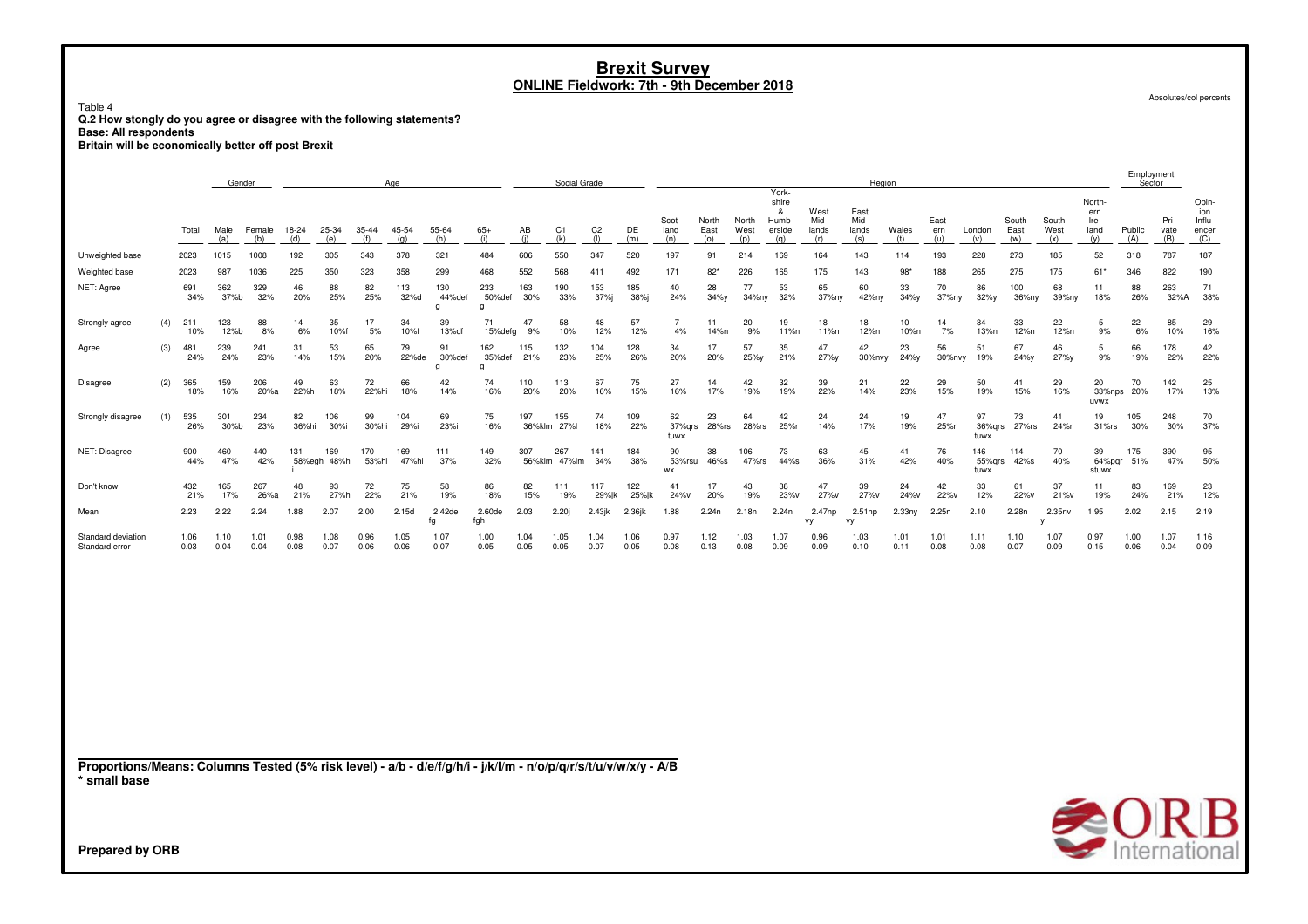Table 5 **Q.2 How stongly do you agree or disagree with the following statements?**

**Base: All respondents**

**Post Brexit, I think I personally will be financially better off**

|                                                                                                                                 |     |              | Age<br>Gender |               |              |              |              |              |              |              |              | Social Grade          |                       |              |                      |                      |                      |                                               |                              |                              | Region       |                     |                                            |                      |                      |                                      | Sector            |                     |                                        |
|---------------------------------------------------------------------------------------------------------------------------------|-----|--------------|---------------|---------------|--------------|--------------|--------------|--------------|--------------|--------------|--------------|-----------------------|-----------------------|--------------|----------------------|----------------------|----------------------|-----------------------------------------------|------------------------------|------------------------------|--------------|---------------------|--------------------------------------------|----------------------|----------------------|--------------------------------------|-------------------|---------------------|----------------------------------------|
|                                                                                                                                 |     | Total        | Male<br>(a)   | Female<br>(b) | 18-24<br>(d) | 25-34<br>(e) | 35-44<br>(f) | 45-54<br>(g) | 55-64<br>(h) | $65+$<br>(i) | AB<br>(i)    | C <sub>1</sub><br>(k) | C <sub>2</sub><br>(1) | DE<br>(m)    | Scot-<br>land<br>(n) | North<br>East<br>(o) | North<br>West<br>(p) | York-<br>shire<br>&<br>Humb-<br>erside<br>(q) | West<br>Mid-<br>lands<br>(r) | East<br>Mid-<br>lands<br>(s) | Wales<br>(t) | East-<br>ern<br>(u) | London<br>(v)                              | South<br>East<br>(w) | South<br>West<br>(x) | North-<br>ern<br>Ire-<br>land<br>(y) | Public<br>(A)     | Pri-<br>vate<br>(B) | Opin-<br>ion<br>Influ-<br>encer<br>(C) |
| Unweighted base                                                                                                                 |     | 2023         | 1015          | 1008          | 192          | 305          | 343          | 378          | 321          | 484          | 606          | 550                   | 347                   | 520          | 197                  | 91                   | 214                  | 169                                           | 164                          | 143                          | 114          | 193                 | 228                                        | 273                  | 185                  | 52                                   | 318               | 787                 | 187                                    |
| Weighted base                                                                                                                   |     | 2023         | 987           | 1036          | 225          | 350          | 323          | 358          | 299          | 468          | 552          | 568                   | 411                   | 492          | 171                  | $82*$                | 226                  | 165                                           | 175                          | 143                          | 98           | 188                 | 265                                        | 275                  | 175                  | 61'                                  | 346               | 822                 | 190                                    |
| NET: Agree                                                                                                                      |     | 426<br>21%   | 246<br>25%b   | 180<br>17%    | 41<br>18%    | 67<br>19%    | 57<br>18%    | 75<br>21%    | 74<br>25%f   | 111<br>24%f  | 100<br>18%   | 127<br>22%            | 96<br>23%             | 103<br>21%   | 22<br>13%            | 20<br>24%n           | 46<br>20%            | 31<br>19%                                     | 40<br>23%n                   | 30<br>21%                    | 20<br>20%    | 40<br>21%           | 67<br>25%ny                                | 60<br>22%n           | 43<br>25%n           | $\overline{7}$<br>12%                | 69<br>20%         | 181<br>22%          | 57<br>30%                              |
| Strongly agree                                                                                                                  | (4) | 92<br>5%     | 59<br>6%b     | 34<br>3%      | 11<br>5%     | 19<br>5%     | 13<br>4%     | 16<br>5%     | 15<br>5%     | 17<br>4%     | 25<br>5%     | 21<br>4%              | 25<br>6%              | 21<br>4%     | $\overline{4}$<br>2% | -6<br>8%u            | 12<br>5%             | 5<br>3%                                       | 8<br>5%                      | 6<br>4%                      | 6<br>6%      | 3<br>2%             | 21<br>8%nu                                 | 10<br>4%             | 6<br>3%              | 5<br>8%u                             | 12<br>4%          | 50<br>6%            | 21<br>11%                              |
| Agree                                                                                                                           | (3) | 334<br>16%   | 187<br>19%b   | 146<br>14%    | 30<br>13%    | 48<br>14%    | 44<br>14%    | 59<br>16%    | 59<br>20%f   | 94<br>20%ef  | 75<br>14%    | 106<br>19%j           | 71<br>17%             | 82<br>17%    | 18<br>11%            | 14<br>17%y           | 34<br>15%y           | 26<br>16%y                                    | 32<br>18%y                   | 23<br>16%y                   | 14<br>14%y   | 36<br>19%ny         | 46<br>17%y                                 | 49<br>18%ny          | 38<br>22%ny          | $\overline{2}$<br>3%                 | 57<br>17%         | 131<br>16%          | 36<br>19%                              |
| Disagree                                                                                                                        | (2) | 528<br>26%   | 259<br>26%    | 269<br>26%    | 61<br>27%    | 87<br>25%    | 74<br>23%    | 90<br>25%    | 75<br>25%    | 141<br>30%f  | 154<br>28%m  | 169<br>30%m           | 102<br>25%            | 103<br>21%   | 44<br>26%            | 17<br>21%            | 55<br>24%            | 43<br>26%                                     | 54<br>31%                    | 35<br>24%                    | 35<br>WX     | 45<br>36%opu 24%    | 66<br>25%                                  | 68<br>25%            | 41<br>24%            | 25<br>41%nop<br><b>SUVWX</b>         | 85<br>25%         | 202<br>25%          | 42<br>22%                              |
| Strongly disagree                                                                                                               | (1) | 452<br>22%   | 228<br>23%    | 224<br>22%    | 63<br>28%i   | 88<br>25%i   | 86<br>27%i   | 99<br>28%hi  | 61<br>20%i   | 55<br>12%    | 163          | 122<br>30%klm 21%l    | 56<br>14%             | 111<br>23%l  | 55<br>tux            | 21<br>32%grs 26%r    | 52<br>23%r           | 36<br>22%r                                    | 20<br>12%                    | 22<br>16%                    | 14<br>14%    | 32<br>17%           | 82<br>31%rst<br>ux                         | 65<br>23%r           | 37<br>21%r           | 15<br>25%r                           | 97<br>28%         | 199<br>24%          | 65<br>34%                              |
| NET: Disagree                                                                                                                   |     | 980<br>48%   | 487<br>49%    | 493<br>48%    | 124<br>55%i  | 175<br>50%i  | 160<br>49%i  | 190<br>53%i  | 136<br>46%   | 195<br>42%   | 317          | 290<br>57%klm 51%lm   | 158<br>38%            | 214<br>44%   | 99<br>58%prs<br>ux   | 39<br>47%            | 107<br>47%           | 79<br>48%                                     | 74<br>42%                    | 57<br>40%                    | 49<br>50%    | 77<br>41%           | 148<br>56%rsu<br>$\boldsymbol{\mathsf{x}}$ | 133<br>48%           | 78<br>45%            | 40<br>rsuwx                          | 182<br>66%opq 53% | 401<br>49%          | 107<br>56%                             |
| Don't know                                                                                                                      |     | 617<br>30%   | 254<br>26%    | 363<br>35%a   | 60<br>27%    | 108<br>31%   | 106<br>33%   | 93<br>26%    | 89<br>30%    | 162<br>35%g  | 135<br>25%   | 151<br>27%            | 157<br>38%jk          | 174<br>35%jk | 49<br>29%v           | 24<br>29%            | 73<br>32%v           | 54<br>33%v                                    | 60<br>35%v                   | 56<br>39%vy                  | 30<br>30%v   | 72<br>38%v          | 50<br>19%                                  | 82<br>30%v           | 53<br>30%v           | 14<br>23%                            | 95<br>27%         | 240<br>29%          | 26<br>14%                              |
| Mean                                                                                                                            |     | 2.05         | 2.10b         | 1.99          | 1.94         | 1.99         | 1.93         | 1.97         | 2.14f        | 2.24de<br>fg | 1.91         | 2.06j<br>m            | 2.26jk                | 2.04j        | 1.77                 | 2.09n                | 2.04n                | 2.00n                                         | 2.25 <sub>ng</sub>           | 2.15n                        | 2.16n        | 2.09n               | 2.03n                                      | 2.03n                | 2.09n                | 1.94                                 | 1.94              | 2.05                | 2.07                                   |
| Standard deviation<br>Standard error                                                                                            |     | 0.91<br>0.02 | 0.94<br>0.03  | 0.87<br>0.03  | 0.92<br>0.08 | 0.94<br>0.06 | 0.92<br>0.06 | 0.92<br>0.05 | 0.92<br>0.06 | 0.81<br>0.05 | 0.90<br>0.04 | 0.86<br>0.04          | 0.91<br>0.06          | 0.94<br>0.05 | 0.83<br>0.07         | 1.02<br>0.12         | 0.94<br>0.08         | 0.87<br>0.08                                  | 0.83<br>0.08                 | 0.90<br>0.10                 | 0.85<br>0.09 | 0.83<br>0.08        | 1.00<br>0.07                               | 0.90<br>0.06         | 0.89<br>0.08         | 0.89<br>0.14                         | 0.90<br>0.06      | 0.95<br>0.04        | 1.06<br>0.08                           |
|                                                                                                                                 |     |              |               |               |              |              |              |              |              |              |              |                       |                       |              |                      |                      |                      |                                               |                              |                              |              |                     |                                            |                      |                      |                                      |                   |                     |                                        |
|                                                                                                                                 |     |              |               |               |              |              |              |              |              |              |              |                       |                       |              |                      |                      |                      |                                               |                              |                              |              |                     |                                            |                      |                      |                                      |                   |                     |                                        |
|                                                                                                                                 |     |              |               |               |              |              |              |              |              |              |              |                       |                       |              |                      |                      |                      |                                               |                              |                              |              |                     |                                            |                      |                      |                                      |                   |                     |                                        |
| Proportions/Means: Columns Tested (5% risk level) - a/b - d/e/f/g/h/i - j/k/l/m - n/o/p/q/r/s/t/u/v/w/x/y - A/B<br>* small base |     |              |               |               |              |              |              |              |              |              |              |                       |                       |              |                      |                      |                      |                                               |                              |                              |              |                     |                                            |                      |                      |                                      |                   |                     |                                        |
|                                                                                                                                 |     |              |               |               |              |              |              |              |              |              |              |                       |                       |              |                      |                      |                      |                                               |                              |                              |              |                     |                                            |                      |                      |                                      |                   |                     |                                        |
|                                                                                                                                 |     |              |               |               |              |              |              |              |              |              |              |                       |                       |              |                      |                      |                      |                                               |                              |                              |              |                     |                                            |                      |                      |                                      |                   | <b>SORB</b>         |                                        |
| <b>Prepared by ORB</b>                                                                                                          |     |              |               |               |              |              |              |              |              |              |              |                       |                       |              |                      |                      |                      |                                               |                              |                              |              |                     |                                            |                      |                      |                                      |                   |                     |                                        |

Absolutes/col percents

Employment